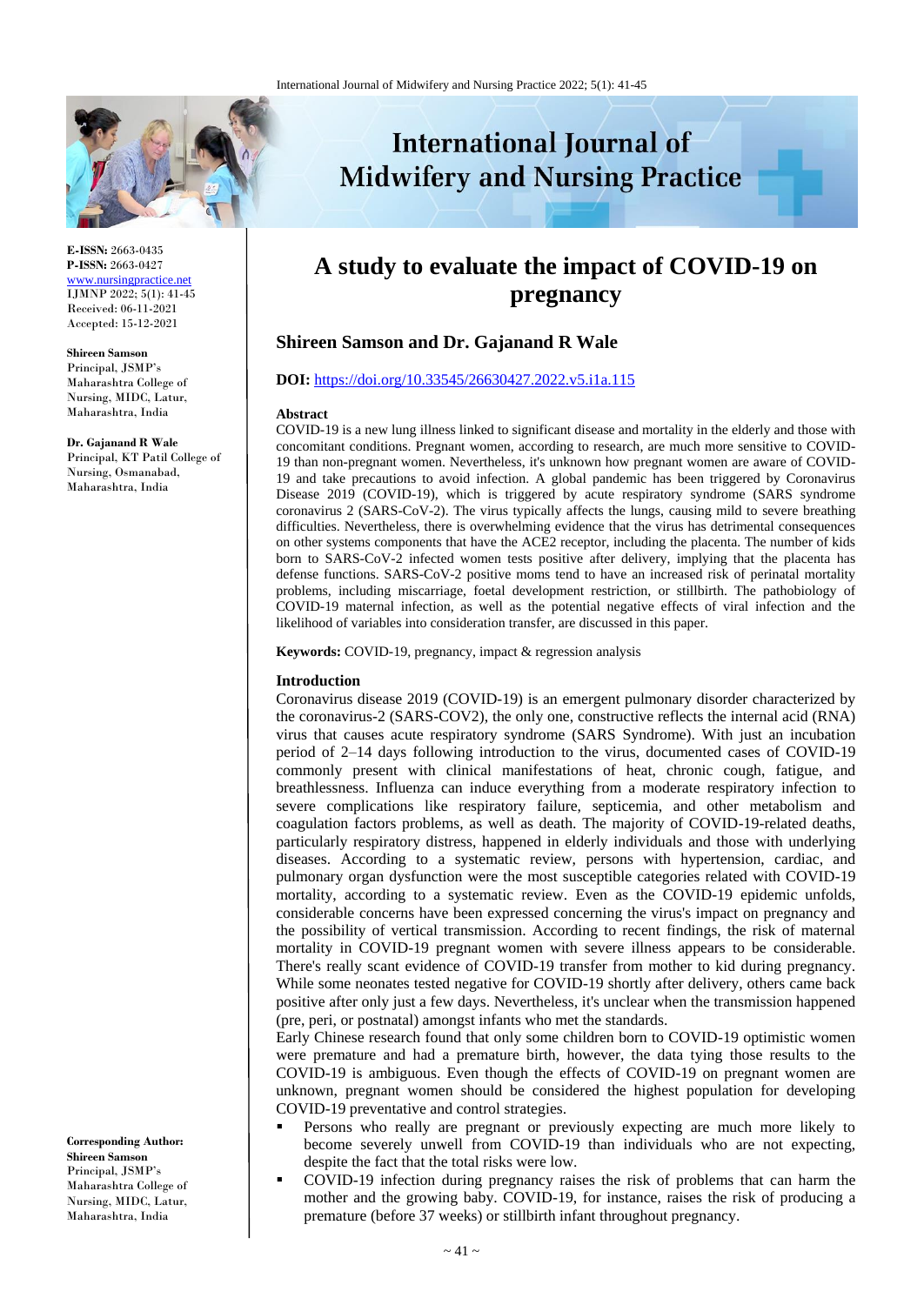Though COVID-19 vaccinations have become ready, it's indeed unclear whether they can stop the virus from spreading. As a result, implementing COVID-19 preventative measures is vital to the pandemic's control. As a result, complete lockdowns, contact tracing, and selfisolation or isolation have indeed been deployed worldwide, as also the advocacy of public health programs including such hand hygiene, respiratory protocols, and social distance to slow the transmission of the infection.



**Fig 1:** Showing of COVID-19 during Pregnancy

The focus of this research is to see how the COVID-19 epidemic affects expectant women and women's concerns about their own health, their partner's wellness, and the developing fetus. It also tries to figure out what other subgroups are more subject to increased health-related anxiety during an epidemic. And during the COVID-19 epidemic, a few research looked at pregnant women's sentiments of concern and worry. They were either qualitative research with a small group of subjects, smallscale surveys in a single country, or preference sampling in multiple nations. All of this suggests that the novel coronavirus has the ability to cause concern among pregnant women. However, only a few research had the opportunity to track a maternal community before the COVID-19 epidemic and detect actual changes. Research on 200 Italian women indicated that they had much higher levels of anxiety. Other research follows 63 Turkish women for a year and discovered substantial increases in anxiety and depression symptoms. Thus far, no research was done on the experiences of expectant women's spouses.

# **Literature Survey**

The focus of this research was to give an understanding of the relation between COVID-19 and pregnancy based on the clinical presentations, maternal-perinatal outcome, and the potential of vertical transmission of infection. The majority of data on the influence of COVID-19 during the perinatal period came from the Bibliographic databases. The current research looked into a variety of topics. Initially, clinical manifestations were similar to those seen in the general public, with fever and cough being the most common side effects; however, the virus's course was shorter in general. In terms of infected persons, the existing research doesn't confirm the transfer of SARS-Cov-2 to the fetus, a few cases have been recorded with a case rate of less than 4%. [11] .

In author addresses the important information gained through vaccination clinical studies in women who were immunized but fell pregnant inadvertently during the study time. It also examines a variety of clinical routes for their management and suggests a drug development model for the pharmaceutical research community that is consistent with medical studies for vaccinations and therapeutic approaches.

The lengthy consequences of COVID-19 on the infant and mother are unknown. A clinical investigation supports our theory that COVID-19 gives rise pregnant women to preeclampsia or hypertension throughout childbirth, and that it may have long-term consequences for a woman's cardiovascular risk. This may raise a woman's chances of developing preeclampsia in later pregnancies. The abrupt implementation of COVID-19 has had a profound influence on many parts of the financial industry, particularly banks. This paper will not only utilize a multiple linear regression model to expound on the COVID-19 and other factors on big bank earnings, but it will also infer two remedies from three previous related articles that can help banks avoid losing money  $[12, 13]$ .

Medline was searched using a hybrid of computerized and human retrieval using Medline, EMBASE, and Science direct. The software Review Manager 5.3 has been used to analyze study variability and generate the cumulative significant changes (OR, 95CI). There was also a subgroups analysis, a scenario analysis, and a publishing bias test. With such a pooled OR of 1.98 (95 percent CI 1.39–2.82; P  $= 0.0002$ ), we discovered a significant link between liver dysfunction and mortality in COVID-19 individuals. With a combined OR of 4.48 (95 percent CI 3.24–7.21; P 0.001) and a pooling WMD of 3.35 (95 percent CI 2.07 to 4.64; P 0.001), there had been a significant correlation between AST and COVID-19 severity  $[14]$ . In 2018, 969 expecting women were recruited for the pre-pandemic cohort. In 2020, 1168 expecting women were recruited for the influenza cohort. Hospital notes were used to acquire demographic and socioeconomic variables, hormonal influences, characteristics of the pregnancy, and the pregnancy's outcome. The pre-pandemic cohort had a higher rate of Caesarean section births (adjusted odds ratio  $(OR) = 0.71$ , 95% of confidence interval (CI): 0.55–0.92). In the prepandemic group, birth weights of less than 2500 g and moreover 4000 g were more common (adjusted  $OR = 0.62$ , 95 percent CI: 0.41–0.93 for less than 2500 g and adjusted OR = 0.30, 95 percent CI: 0.20–0.46 for and over 4000 g). Breastfeeding exclusively after patient discharge was more common in the epidemic group than those in the prepandemic group (60 percent) [15].

Another study aims to see how the Covid 19 epidemic has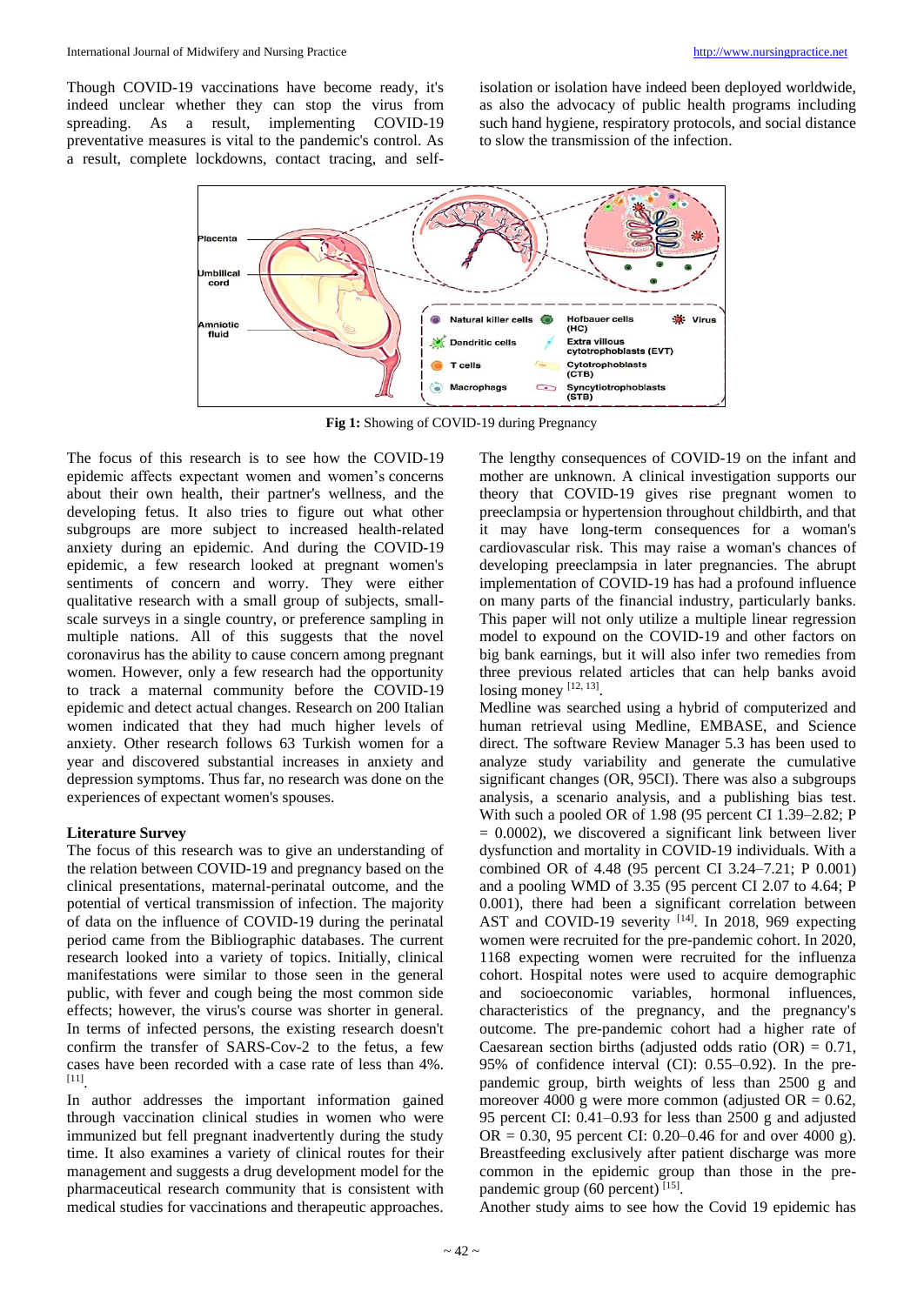affected pregnant women's willingness to return to antenatal treatment. The researcher employed stratified sampling with the Lemeshow algorithm with a sample size of 126 participants and the methodology determined by the researcher in this investigation. The research was analytic observational. Data was gathered using the observational test carried out, which was gathered both offline and online (Google Form). The Mann-Whitney test was employed in this investigation. The level of significance is 0.003 at the 2nd-trimester prenatal visit and 0.001 at the 3rd-trimester pregnant visit, indicating that p0.05 is statically important. There is a link between the pandemic's impact and its severity [16].

COVID-19 concentrates on the global rise of domestic and family violence as a health concern that exacerbates gender inequality. As even more persons have been put under house arrest, having to labor unpaid for about six hours a day, and women's duties have expanded as children's schools and support for families have closed, quarantines and other similar measures have increased women's workload and stress. It also creates physical and emotional abuse, which can lead to foetal mortality or birth defects. COVID-19 has also posed significant obstacles in border control, migration, and service issues, emphasizing the importance of humanitarian protection for families, individuals, and residency minors [17].

Limited adoption of RHS services, increased complaints of domestic violence, and, in certain cases, decreased access to health care and safe abortion care appear to be the result of home isolation and fears of getting the virus. Vulnerable populations, such as young folks, Indigenous peoples, refugees, and asylum seekers whose safety and care are neglected, are disproportionately impacted. High levels of unwanted pregnancy, unsafe abortion, and shorter pregnancy or within 42 days periods, and untreated sexual transmission illnesses have been predicted. The epidemic has also prompted the quick adoption of new technologies, as well as legal and regulatory changes, which have revolutionized and made it, particularly for some patients. Current proposals practices and even legislation have helped to reduce barriers to treatment that would have taken years of bureaucracy to overcome normally [18].

Older people, as well as those with actual disease diseases like heart disease, diabetes, chronic respiratory disease, any long-term illness, and cancers, are more susceptible to suffering life-threatening illnesses and accompanying consequences. An ectopic woman becomes pregnant when a fertilized ovum is implanted somewhere other than the uterine lining. Ectopic pregnancy is an existing situation with a high fatality rate. Regularly, diagnostic should begin not just with patients with suspected, but as well as with substantiation from radiological findings that can aid in determining the next course of action. Females of reproductive years who arrive with lower abdominal pain or vaginal discharge and a missing period should be suspected of having an ectopic <sup>[19]</sup>.

On March 22, 2020, Australia implemented lockdown steps to combat COVID-19. Americans were instructed to stay at home for 2 months and only leave for required activities. Researchers look into the implications for reproductive health (RH). Methodologies: From April 23 to May 11, 2020, Australians aged 18 and over were invited to take part in an online survey. Contraception use, reproductive intention, and accessibility to RH services were among the question posed. Researchers present the findings of a study including 518 women over the age of 50. Descriptive statistical analyses were used to examine pregnant intention and contraception use. To investigate the problems in gaining RHS goods and services, odds ratios and 95 percent confidence intervals were generated. The parametric thematic method was used to examine qualitative information. The majority of individuals (55.4%, or  $287/518$ ) were between the ages of 18 and  $24$  <sup>[20]</sup>.

# **Materials and Methods**

Multiple regression analysis is used for the prediction of the impact of COVID-19 among pregnant women through the symptoms over the day. Fig.2. show the variations from the whole set.

The equation that describes how the dependent variable y is related to the independent variables x1, x2, … xp and an error term is:

$$
y = b_0 + b_1 x_1 + b_2 x_2 + \dots + b_p x_p + e \tag{1}
$$

Where,

 $b_0$ ,  $b_1$ ,  $b_2$ , ...,  $b_p$  are the parameters, and *e* is a random variable called the error term

$$
SST = SSR + SSE
$$
 (2)

Where,

 $SST =$  total sum of squares  $SSR = sum of squares due to regression$  $SSE = sum of squares due to error$ 

## **Results Analysis and Discussion**

Table.1. shows the maternal infection from Jan 25, 2020 to December 31, 2021 as per the CDC report.

**Table 1:** Statistical Results for Pregnant women during COVID-19

| <b>Description</b> | <b>Outcomes</b>                                   |
|--------------------|---------------------------------------------------|
| 71412              | Women with COVID-19 who completed pregnancy       |
| 72450              | Birth outcomes among pregnant women with COVID-19 |
| 71871              | Live Born Infants                                 |
| 579                | <b>Pregnancy Losses</b>                           |

**Impact of COVID-19 on pregnant women:** When contrasted to persons who do not have COVID-19 throughout pregnancy, persons with COVID-19 seem to be more likely to have difficulties that can harm their unwanted pregnancies and growing kids. COVID-19, for instance,

raises the chances of producing a premature (before 37 completed weeks of gestation) and stillborn baby throughout pregnancy. COVID-19 infection during pregnancy can potentially increase the risk of various pregnant problems. Information on birth outcomes comes from observational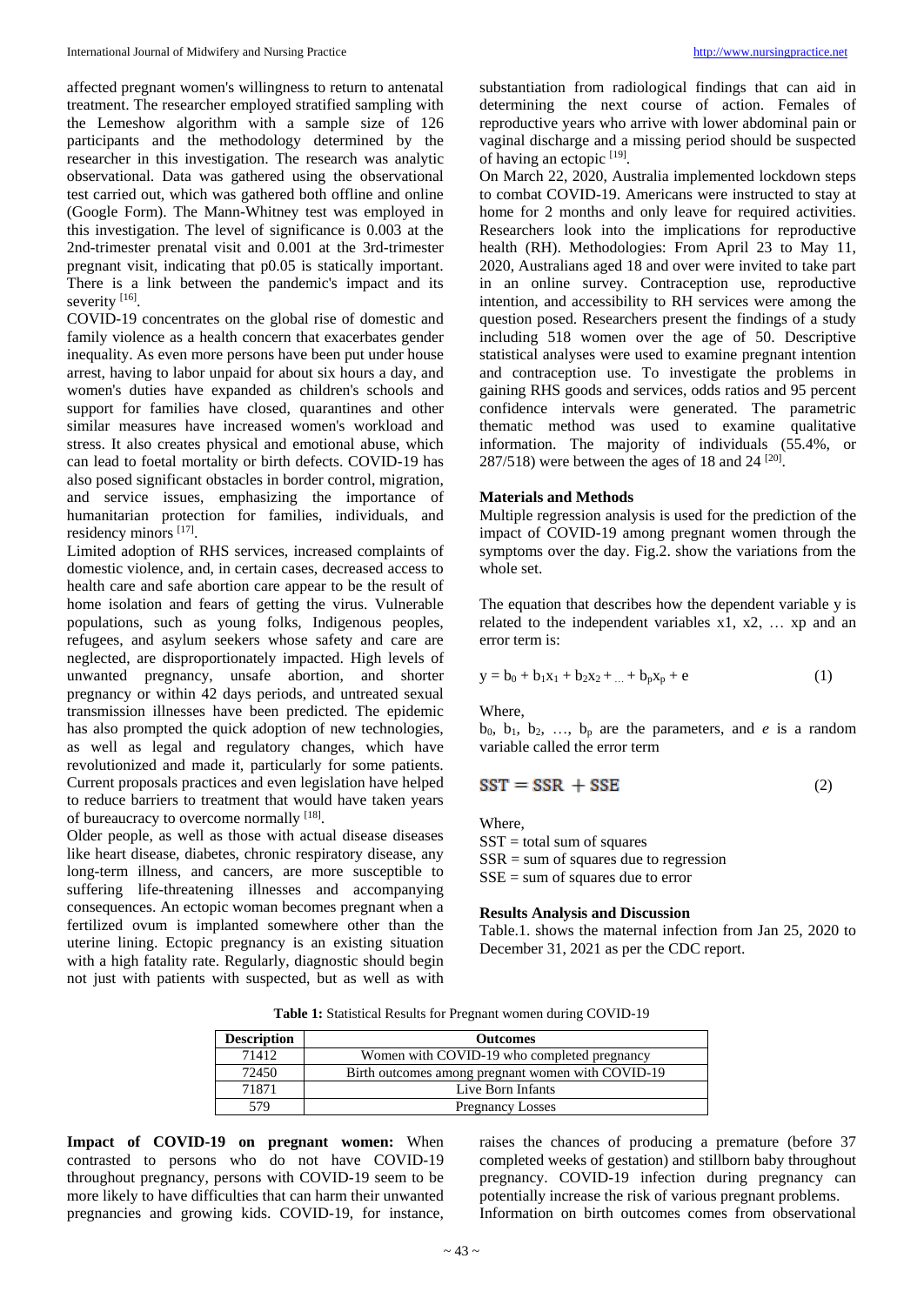studies and extensive sets of instances reported first before the Omicron variant became popular in late 2021. In nonpregnant women, Omicron has been linked to a lower risk of major illness than the prior Delta variation, however, there isn't yet enough evidence on its impact on fetal growth. According to preliminary results, contamination with the Delta variation during pregnancy is known to increase the risk of placenta malfunction and fetal impairment compared to infections with other variations.

**Vertical transmission risk:** The magnitude of infected persons (in utero, intrapartum, and early postnatal period) is unknown. Even though congenital disease accounts for fewer than 2% of all parental illnesses, there have only been a few such cases of possible in utero transmission recorded. Severe COVID-19, death, hospitalization to intensive care, and postnatal infection were all identified as pregnancy complications for mother-to-child transmission in a systematic study published in 2022. Transfer intrapartum or immediately after birth was related to 7 of the 14 verified mother-to-child diseases in this research. In prenatal distribution is usually by the hematoma pathway, although it can also be through the rising route. Viremia rates in COVID-19 patients appear to be modest (1 percent in one research, but greater in serious disease, and perhaps with the Delta variation, implying that placenta seed and in utero transfer are unlikely. This virus was discovered in a few cases, but most placentas investigated so far showed no signs of infection. At least four individuals with a positive vaginal swab and a patient with a good throat swab and fetal membranes have been documented, implying that infections via the ascending route and antenatal and postnatal transfer via touch with a vaginal lubricant are uncommon. However, because virus scattering in mother feces is widespread, fecal contamination of the perineum could conceivably be a source of intrapartum infection, even if there is no proof that cesarean delivery protects against transmitting. The postnatal transfer could happen via intake of milk or, more often, via pulmonary or other infected discharges from an

infected patient (or another caregiver) to the infant. Angiotensin-converting enzyme 2 receptor and serine protease TMPRSS2, which are marginally co-expressed in the placental, are believed to be required for SARS-CoV-2 cell entrance. This could explain why placental SARS-CoV-2 infections and fetal transmission are so rare. Despite necessitating placenta cell invasion, SARS-CoV-2 (or maternal) IgM could enter the fetus as a result of ischemia injury to the placental that disrupts the having implications barriers.

Humans might well make a clear prognosis of rare genetic infectious disease in birth to healthy neonates if SARS-CoV-2 is discovered by polymerase in umbilical cord blood or perinatal brain matter gathered within the first 12 hours after birth or excess fluid collected before membrane rupture in a mother with SARS-CoV-2 infectious disease. Others have given acceptance criteria. There have been no agreed criteria for concrete evidence of prenatal disease, which makes it difficult to diagnose prenatal transmission. SARS-CoV-2 infection should be distinguished into intrauterine (congenital) and postnatal infection using horizontal transfer parameters. Persons who are pregnant, breastfeeding, attempting to get expectant now, or who may become pregnant in the future should get the COVID-19 vaccine. Additionally, everybody who is suitable, even those who are pregnant, breastfeeding, attempting to conceive, or may have become pregnant before the age, should have a booster dose and keep their COVID-19 immunizations up to date. If you have concerns concerning getting the vaccine, speaking with your doctor may be beneficial, but it is not essential. Vaccination helps to prevent major diseases, hospitalization, and deaths. Those who have not yet been vaccinated against COVID-19 should do so as quickly as practicable and maintain masked. Women who have received their COVID-19 immunizations must use them to maximize their protection from variations and also to stop the diseases from spreading to everyone else.

|    | Throughout pregnancy, the incidence of serious coronavirus disease 2019 (COVID-19) is possibly higher than the overall community.        |
|----|------------------------------------------------------------------------------------------------------------------------------------------|
|    | In pregnant, the risks for significant COVID-19 are the same as in the general population.                                               |
|    | Highly transmissible is conceivable, but the mechanics remain unknown. Respiratory distress illness appears to be an uncommon            |
|    | occurrence.                                                                                                                              |
|    | Glucocorticoids usage during pregnancy for suspected premature births is considered to be safe for the woman, and corticosteroid use for |
|    | adverse pregnancy illnesses could be helpful.                                                                                            |
|    | Physicians should use a low bar for thromboprophylaxis and assessment of probable thrombotic events in moms with COVID-19.               |
|    | If a woman has COVID-19, she must be urged to breastfeed if she is able, and she should do so while wearing protective clothing.         |
|    | COVID-19 asymptomatic in pregnant seems to be prevalent, although its clinical relevance is unknown.                                     |
| 8. | Physicians should be aware of the pandemic's broader consequences and ensure that psychiatric stress and domestic violence are           |
|    | screened wherever feasible.                                                                                                              |

## **Table 2:** Precautions to be taken during COVID-19

# **Conclusion**

Even though a large number of women had a sufficient understanding of COVID-19, only around half of them followed good COVID-19 prevention procedures. Pregnant women should indeed be educated about COVID-19 prevention methods at health institutions, whereas water, sanitation, and hygiene should be improved, especially in remote areas.

During the coronavirus disease 2019 (COVID-19) epidemic, there are several unanswered questions for pregnant women. Pregnant women are now regarded as particularly sensitive

toward severe SARS-CoV-2 infection based on the clinical experience with women affected by infections by other coronaviruses, such as acute respiratory syndrome (SARS Syndrome (SARS) and Middle Eastern Respiratory Syndrome. The immune response, circulatory tract, cardiovascular function, and anticoagulation are all affected by physiological changes that occur. These could have a good or negative impact on the progression of the COVID-19 condition. The consequences of SARS-CoV-2 on the implant, foetal development and growth, labor, and newborn health have yet to be determined, and a concentrated, global